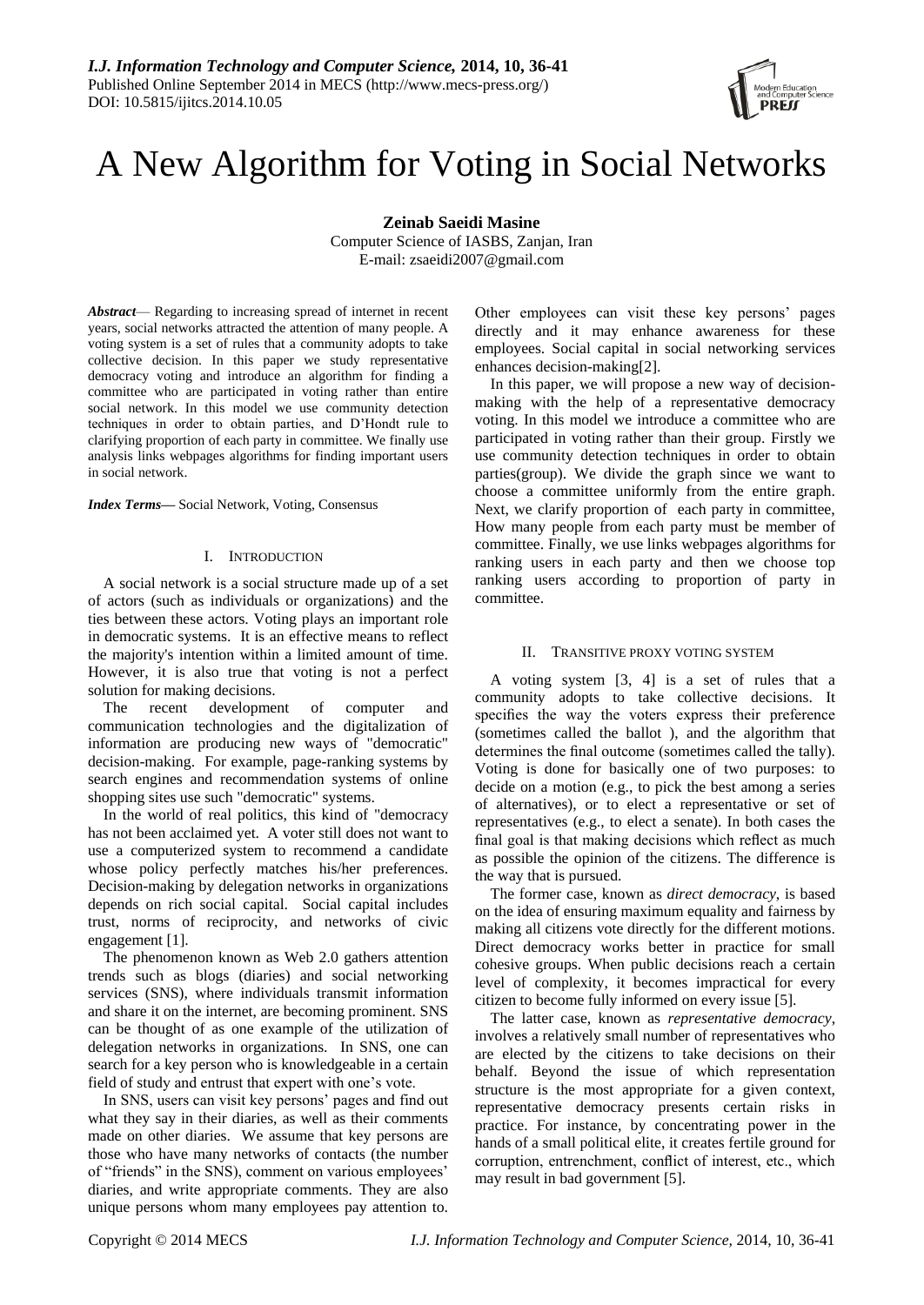A third way, combining the benefits of direct and representative democracy while avoiding some of their drawbacks, is the so called *delegative democracy* which is based on proxy voting [6,7]. In this context a citizen can decide either to express directly her opinion on an issue, or to delegate her vote to a proxy, that is, another citizen that she trusts [5].

This voting system seems well suited for online social networks. In fact, people's social connections can be seen as a mixture of strong ties (family, close friends) and weak ties (distant friends, acquaintances). Electronicallymediated social networks allow people to maintain many more weak ties than before. This means that the number of connections they have is larger than what one could consider an actual "friendship" network. On the other hand, current social networks are mostly networks of peers, in which the "super-stars" (the individuals with the larger number of connections) do not have the visibility that can be achieved through mass media. The "superstars" in a social network may be known by only a tiny fraction of the network [5].

Proxy-voting systems encourage people to cooperate to build direct, permanent political and social relationships with each other and with their individual supporters, forming a web of trust. Everyone can achieve political influence proportional to their level of public support [5].

To describe a voting system we need to specify how thevoters express their preference (sometimes called the ballot ) and the algorithm that determines the final outcome (the tally).Note that there are also technical issues with how the voting is concretely carried on, such as establishing the identity of participants- this is an important topic on its own, that can be solved through various technical means, but that we are notgoing to address here[8].

Various possible choices exist for defining the ballot. "One-vote" voting systems are those in which a voter picks exactly one candidate; in our case, one contact. In a "ranked" voting system, each voter would rank her contacts in order of preference, and in a "rated" voting system, voters would give a score to each contact[8].

In the following we consider the simpler one-vote kind Of ballot, where participants choose to delegate their decision to exactly one of their contacts, or to vote for themselves, which corresponds to not delegating the vote further[8].This ballot can be interpreted as the creation of a delegation graph . A delegation graph is a directed graph built over the undirected underlying friendship social graph: it can contain cycles and it can have selfloops representing the choice of some electors not to delegate their vote and instead to express directly their opinion on the matter of the voting. Fig.1 illustrates an example of delegation graph induced over a social network[8].

Our system considers that each person in the network receives a certain amount of score (weight); the score will then be used to decide among the possible alternative motions or to elect a committee. There are many ways of computing this score from a delegation graph, a trivial one being the sum of all votes received. Here we propose a more complex tally, namely transitive proxy voting with exponential damping. This is similar to standard proxy voting but with a damping factor that introduces some reluctance in the way delegated votes are transferred. This reluctance, controlled by a parameter α, corresponds intuitively to the idea that, in an electronically mediated social network, typically you cannot fully trust your connections, and you want to refrain from giving them all of your delegation. But more importantly, you do not know how far your liquid vote can go on the network hop-by-hop: even if you fully trust your proxy, can you transitively fully trust your proxy's proxies?[8].

Reluctance makes the vote less liquid, reducing its strength with each delegation step, and thus limiting the distance it can travel. Reluctance makes the vote viscous . We might call this form of proxy voting a viscous democracy because of the way trust (and consequently a vote's weight) decays with the distance[8].

## III. VOTING IN SOCIAL NETWORK

The class of social networks under examination have mutual (symmetric) friendship relationships. They are modeled by means of an undirected graph of friendship, say  $G=(V_G, E_G)$  defined by a set of vertices (or nodes)  $V_G$ and a symmetric set of edges  $E_G \subseteq V_G \times V_G$ . We let for every  $x \in V_G$ ,  $N_G(x) = \{y \mid (x, y) \in E_G\}$  (the neighbors of x in G ). For the sake of presentation, we will assume that G is connected; this is not a limiting assumption as our results can be easily extended to deal with disconnected components [5].

The key aspect of the voting system that we propose for social networks is that votes can be delegated transitively along the existing edges of the social network. That is, any member of the network can choose a proxy among her contacts. A person can also choose not to delegate her vote.

Besides the obvious organizational advantages, the assumption that votes can only be assigned to a direct connection is twofold: on one hand, voters can base their decision on a direct personal knowledge of the person they vote for, making propaganda essentially useless and thus decoupling popularity from credibility; on the other hand, the fact that mandates are attributed through a chain of direct connections should ensure a stronger sense of responsibility [5].

Every node  $x \in V$  chooses exactly one of his neighbors in G and delegates to her. More formally, the voters' choices are expressed by a voting function (or simply "voting"), a function v:  $V_G \rightarrow V_G$  such that one has  $v(x) \in$  $N_G(x)$  for all  $x \in V$ . The set of all voting functions for G is denoted by  $\text{Vot}_G$ . For every  $v \in \text{Vot}_G$  we let  $D=(G,v)$ be the directed graph  $(V,A)$  where  $A = \{(x, v(x)) | x \in v\}$ . For persons that do not delegate, we include a self-loop in the delegation graph,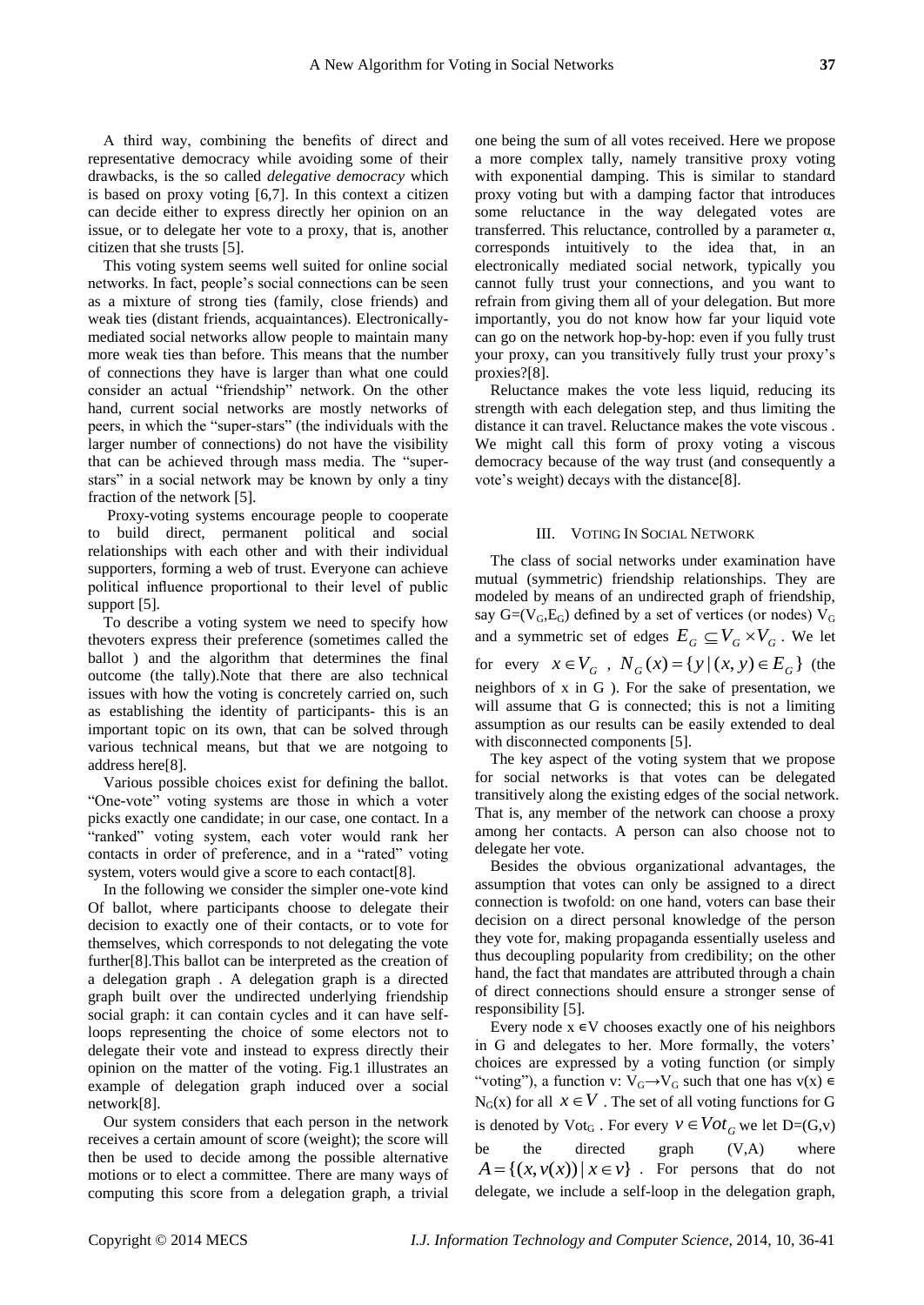implicitly assuming a self-loop at each node in the friendship graph [5].



Fig. 1. An example of delegation graph over a social network. Delegation are represented by solid arcs, the reminder connections by dashed edges.

## IV. RANKING USERS

#### *A. Transitive Proxy Voting and Page Rank*

In PageRank, the arcs of a directed graph represent Hyperlinks between web pages, and a hyperlink is seen as a way to confer authority. More precisely, every time a page x points to a page y , x is transferring a part of its own authority to y ; more precisely, if x points to k pages, its authority will be equally distributed among those pages [5].

Although there are many equivalent ways to define PageRank formally, for our purposes it is convenient to introduce it using the path formula of [9]: given a directed graph  $D=(V_G,E_G)$ , and for a fixed  $\alpha \in [0,1]$ referred to as the damping factor, we define the PageRank of node  $x \in V_D$  as:

$$
r_D(x) = \frac{1-\alpha}{n_D} \sum_{\pi \in path(-,x)} \alpha^{|\pi|} br(\pi)
$$
 (1)

where  $n_D = v_D$  (the number of nodes of D), Path<sub>D</sub>  $(-, x)$  is the set of all directed paths of D ending in x and the branching of a path is defined as follows:

$$
br(x_1, x_2,...,x_{k+1}) = \frac{1}{|N_D^+(x_1)|...|N_D^+(x_k)|}
$$
 (2)  

$$
N_D^+(z) = \{w | (z, w) \in E_D\}
$$

where  $N_{D}^{+}(z)$  is the set of out-neighbors of z.

Every node x receives its importance (its delegations) through incoming paths: every incoming path gives a contribution that depends on the number of branches the path contains, and that decays exponentially with its length. The PageRank formula can also be applied to an undirected graph, by looking at an edge  $e = \{ x, y \}$  as if it were a pair of arcs

$$
\left(\,x \,, y\,\right),\left(\,y \,, x\,\right).
$$

Let us adopt the PageRank method in our context: we define the score of node x for the voting function v as  $r<sub>D</sub>$  $(G, v)$  (x), the PageRank of x in the directed graph D(G, v). Note, however, that the PageRank formula applied to such simple graphs turns out to be much easier to analyze. In a graph with out-degree 1, the branching factor is always 1; so we can write:

$$
r_i = \frac{(1-\alpha)}{n} \sum_{p \in path(-,x)} \alpha^{|p|} \tag{3}
$$

This voting system depends on a single parameter  $\alpha$ . In the following, we discuss its properties for "small" enough" and "large enough" values of  $\alpha$ .

## *B.Parameter α*

There is a single parameter  $\alpha$  controlling the voting process, which can be understood as the delegation factor, the amount of its own power that a person can delegate to another person.

If the delegation factor is small (close to 0), mandates become undelegable. This means that only direct votes count, and the resulting process can be described as a simple majority voting [8].

If the delegation factor is large (close to 1), most nodes that delegate their mandate to someone else. The winners are chosen simply by the size of the sub-tree to which they belong (i.e., the number of people that voted for them, directly or indirectly) [8].

In Fig. 2 we depict an example. when  $\alpha = 0.2$  (left), node 5 (which has many more direct supporters than the others) has the largest score; when  $\alpha = 0.9$  (right), the higher degree of transitivity makes the node 7 with the largest score. Also observe that in this case node 8 is slightly stronger than node 9 because although 8 has fewer direct supporters she receives part of the influence of node 7.



Fig 2. Scores computed on a delegation graph with damping factor  $\alpha$ =0.2 and  $\alpha$ =0.9. The size of the nodes is proportional to their scores.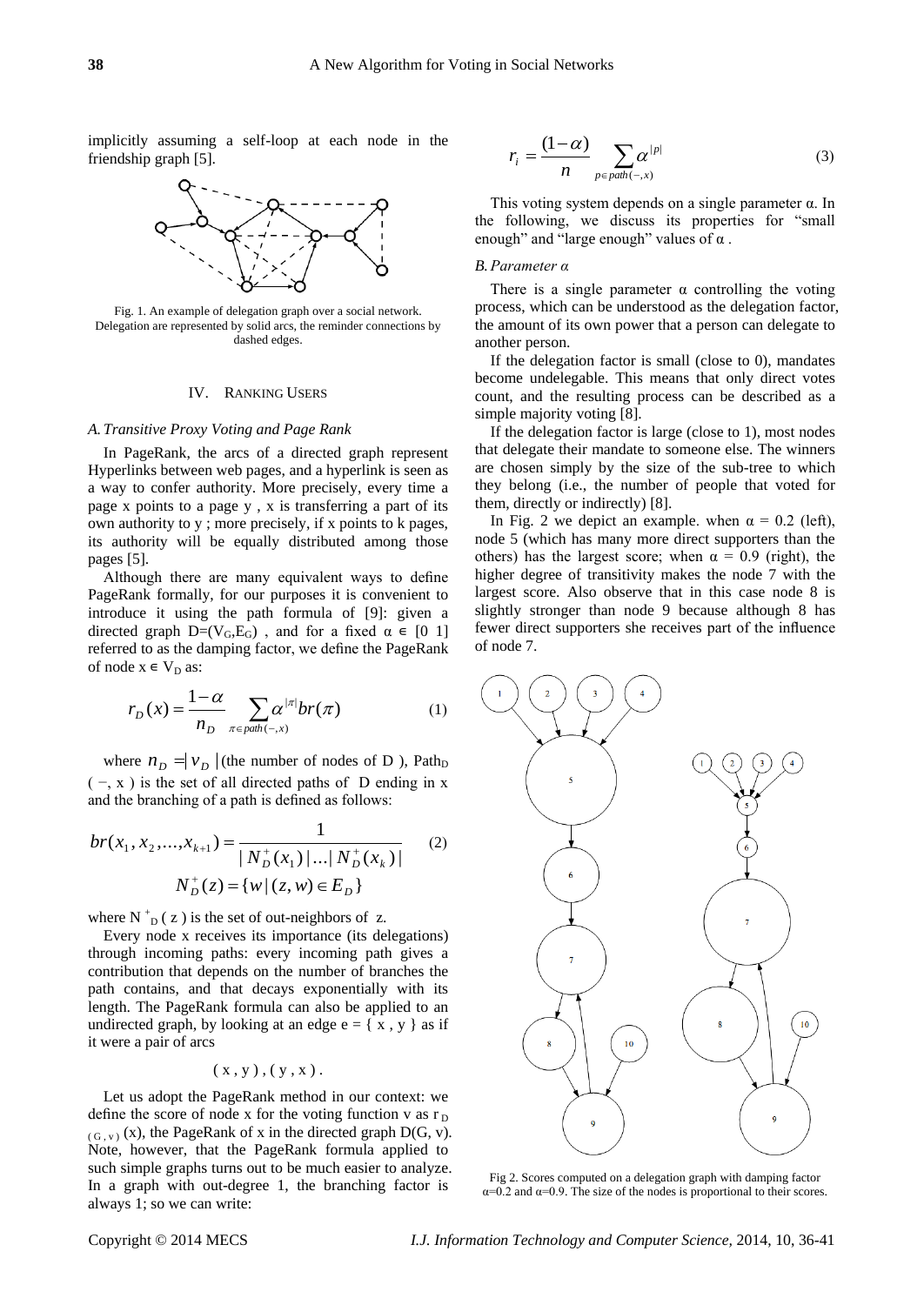#### V. PROPORTIONALITY USING DELEGATION GRAPH

In the case of an election for selecting a committee of representatives deal with a particular group of issues. In this case self-loops in the delegation graph indicate citizens that accept to be possibly elected in the committee, in other words, node with a self-loop indicate their willingness to b considered as candidates. When a committee having s seats must be selected, we can simply choose the s top scoring candidates. However, there is an opportunity of selecting a committee that represents the diversity of users, by ensuring proportionality. The criterion of proportionality states that each political alliance should have a share of the seats proportional to its share of the votes [8].

The concept of party or alliance can be mapped easily into our voting system. In absence of specific alliances declared beforehand, a voting system for social networks may interpret the connected components of the delegation graph as alliances, as they represent communities of people who delegate to other members of their community but not to aliens [10].

This allows for proportionality understood as picking, for each connected component of the delegation graph, the top-k scoring nodes, in which k is proportional to the size of the connected component. For example, suppose that we have to assign s seats and that we have c communities with  $n_1, \ldots, n_c$  members, respectively: we can assign to the i-th community  $k_i = n_i$ .  $c/(n_1 + ... + n_c)$ seats, choosing the  $k_i$  top scoring nodes within that community. The method for allocating the number of seats for each party can be determined by any system for proportional voting. We describe here the use of D'Hondt rules [11], which are a proportional representation system used for the parliament of several countries, and in the European Parliament elections. Nevertheless we stress that most of the arguments that follow apply to other proportional voting systems.

Under D'Hondt rules seat allocation is done roundwise. In each round the new seat is assigned to the party with the highest ratio  $m/(s + 1)$ , where m is the size of each party(group), and s is the number of seats that party has been allocated so far[8].

An example is shown in Tabel 1. In the example  $m_1 =$ 12, m  $_2 = 8$ , m  $_3 = 5$  and  $s = 3$ , the numbers in the table are the ratios, and the first group gets two seats, the second group gets one seat, and the last group gets zero seats.

|  |  |  | Tabel 1. Seat allocation via D'Hondt rule |  |  |  |
|--|--|--|-------------------------------------------|--|--|--|
|--|--|--|-------------------------------------------|--|--|--|

|            | Cı | C, | $C_{3}$ |
|------------|----|----|---------|
| $1st$ Seat | 12 |    |         |
| $2nd$ Seat |    |    |         |
| 3rd Seat   |    |    |         |

#### *A.Community Detection Technique in Social Network*

In the study of complex networks, a network is said to have community structure if the nodes of the network can

be easily grouped into (potentially overlapping) sets of nodes such that each set of nodes is densely connected internally. We can see three community in Fig. 3.



Community detection is useful in real networks because it is more likely that nodes in one community have same properties. Community detection methods in social networks are similar to graph partitioning. Communities are useful in many applications. Web clients clustering (community detection) which have same or similar interests or near together via location can improve the World Wide Web services performance. One of the community detection benefits is to provide better recommendation systems for efficient customer's guidance and increasing the business opportunities via representing the lists of retailer items which produces the clusters of customers with similar interests. The goal of graphs community detection is the identification of modules and their hierarchical structure by using the information which is encoded in graph topology [12].

Finding communities in complex networks is revealed recently by many authors. Researchers proposed different methodologies for finding such communities in various fields like physics, statistics and data mining[4,13,14]. We use community detection base vertex similarity. In the following, we describe this method [15].

Vertex similarity is defined in terms of similarity of their social circle, e.g, the number of friends two share in common. Two nodes are structural equivalence, if they are connecting the same set of nodes in a network. Nodes of the same equivalence class form a community [15].

Since structural equivalence is too restrictive for practical use, other definition of equivalence such as Jaccard similarity and Cosine similarity are proposed. Jaccard similarity defines as follow:

$$
Jaccard(v_i, v_j) = \frac{|N_i \cap N_j|}{|N_i \cup N_j|}
$$
 (4)

In the equation  $N_i$  is the neighbors of node  $v_i$ . The range of Jaccard similarity value is between 0 and 1.

In community detection base vertex similarity, Firstly,we compute similarity matrix (Jaccard similarity) between every two nodes, then we use K-Means algorithm for clustering nodes.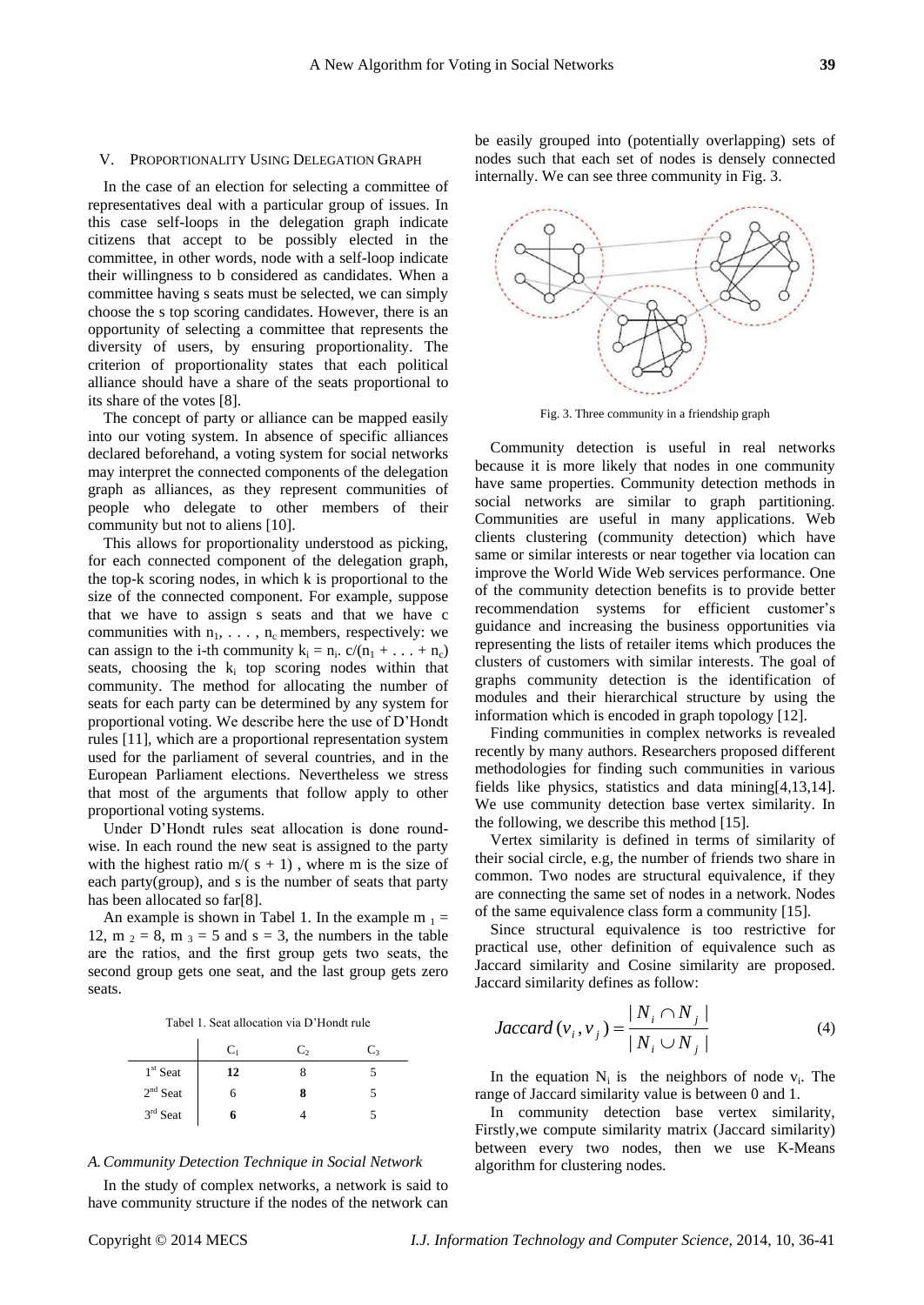## VI. EXPRIMENTAL RESULT

For experimental work, we choose two social networks. 1) Zakhary Karate Club Network: This network belongs to a karate club in one the universities in America. This dataset describes the personal relations between members of a karate club and was created by Zachary [16], who studied the friendship of 34 members of a karate club over a period of two years and analyzed how the club is divided into two new clubs after an internal conflict. Zachary could show that the personal relations where a good indicator for the prediction of which member joined which of the new founded clubs. This dataset has been used by several authors to evaluate their methods. It has 34 nodes and 78 edges. 2) Dolphin Social Network: An undirected social network of frequent associations between dolphins in a community living off Doubtful Sound, New Zealand[17]. It has 62 nodes and 159 edges.

Firstly, we compute an adjacency matrix, then obtain similarity matrix with Jaccard formula between every two nodes. With K-means algorithm, we cluster similarity matrix and get the parties (groups). We clarify proportion of each party in committee via D'Hondt rules. Finally we rank users in parties with formula 1 and select top rank users in every party according to their proportion. These users form a committee and they participate in voting rather than entire social network.

The proposed approach that has been written in MATLAB and is tested on two social network datasets. You can see output of it in Fig.4 and Fig.5. Gray nodes form a committee.

## VII. CONCLUSION

The main problems of voting in social networks are the existence of many weak links, the fact that even the most well-known users are not known by many, and the low voter turnout in general. We are convinced that a transitive proxy voting is the best choice in such a setting.

We propose an algorithm for representative democracy voting. In this kind of voting users select a committee who are participated in voting rather than entire social network. Our algorithm has three steps.1) Community detection for finding parties in the network 2) Clarifying proportion of each party via D'Hondt rule. 3) Ranking users and finding important users in every party.



Fig. 4. Committee in a Sport Social Network